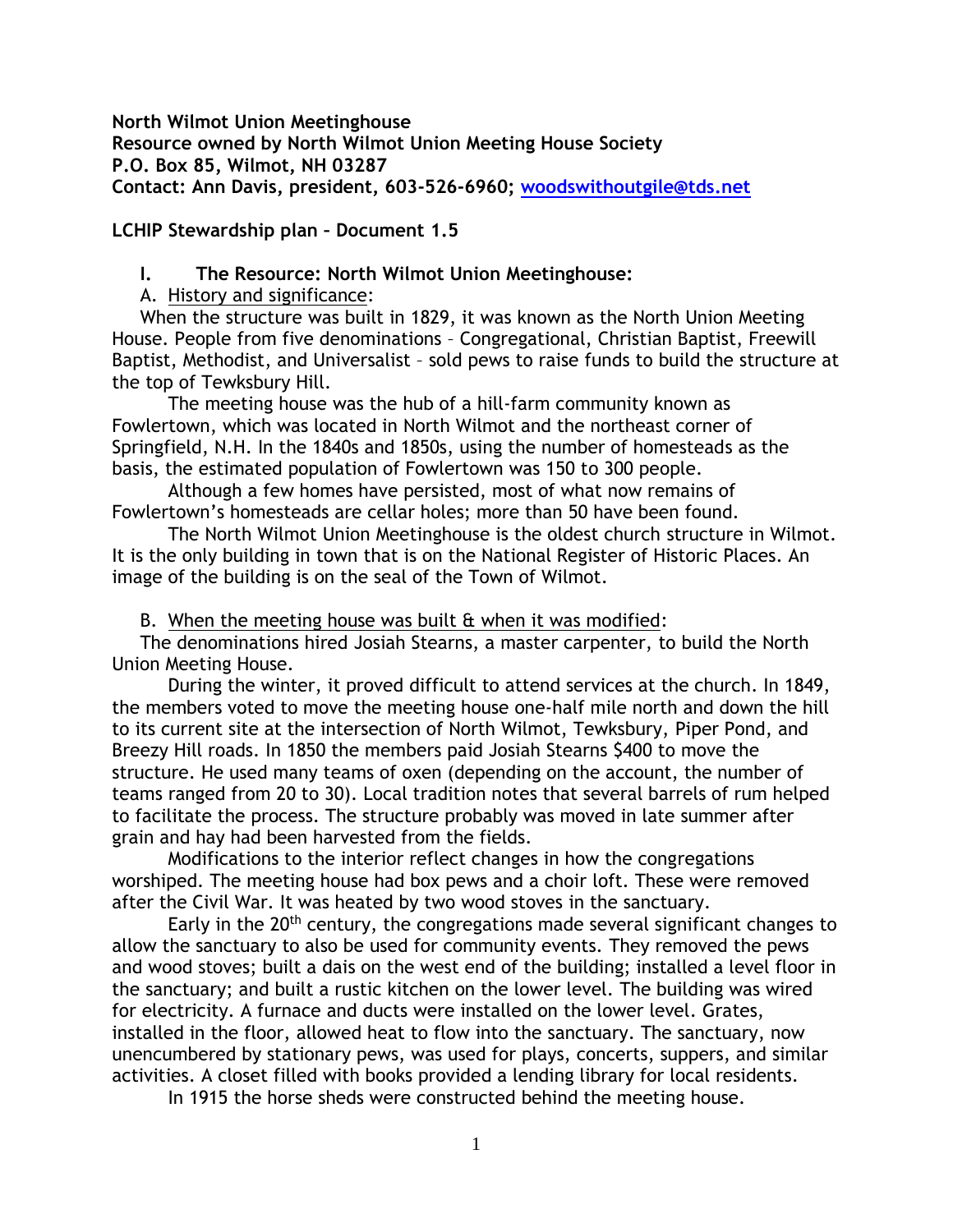In the 1980s, the electricity was disconnected. The furnace, which hadn't functioned for decades, and its asbestos-covered ducts, were removed in April 2021.

C. Features that define the historic character of the meeting house:

The exterior of the church, which has late Federalist architectural details, remains virtually unchanged from 1829.

As stated in the National Register of Historic Places application: "In comparison with many of the country churches found in neighboring communities, the North Wilmot meeting house is distinguished by several sophisticated details, more commonly found on larger, more ambitious religious buildings including its Palladian window, front pavilion, and especially its Tuscan pilasters. The transitional Federal-Greek Revival elements, which characterize the meeting house, also make it somewhat unique in the region. The simple clapboard religious structure is notable for its Federal and Greek Revival style detailing as well as its integrity of location, design, setting, materials, workmanship, feeling, and association."

The building does not have heat, electricity, or plumbing. This restricts the use of the structure to late spring through early fall. It also simplifies maintenance.

# **II. Ownership and governance:**

A. Who owns the meeting house? Who is responsible for maintaining it?

The North Wilmot Union Meeting House Society (NWUMHS) owns and maintains the historic North Wilmot Church.

B. Are stewardship duties shared among different organizations? No.

C. How long has the organization been the steward for the structure? Since 1984.

# D. How does the church fit in with the operations of the NWUMHS?

The NWUMHS is a registered with the Internal Revenue Service as a 501(c)(3) notfor-profit organization. Its purpose is to own and maintain the church. The meeting house society also works to preserve and promote the church's history and traditions by scheduling educational programs, summer services, and other events that inform the public about its importance and role in the community.

The NWUMHS is governed by bylaws that were written in 1984 and updated in 2019. The all-volunteer board meets at least three times a year. It does not employ staff. The board hires professional contractors to address any projects beyond its skills. For larger projects, the board develops a request for proposal and seeks bids.

# **III. Legal obligations:**

- A. Are there any existing preservation easements of LCHIP stewardship agreements (from previous grants) that are in effect? No. This is the first LCHIP grant the NWUMHS has received.
- B. Do any local boards or commissions have jurisdiction over the meeting house? No.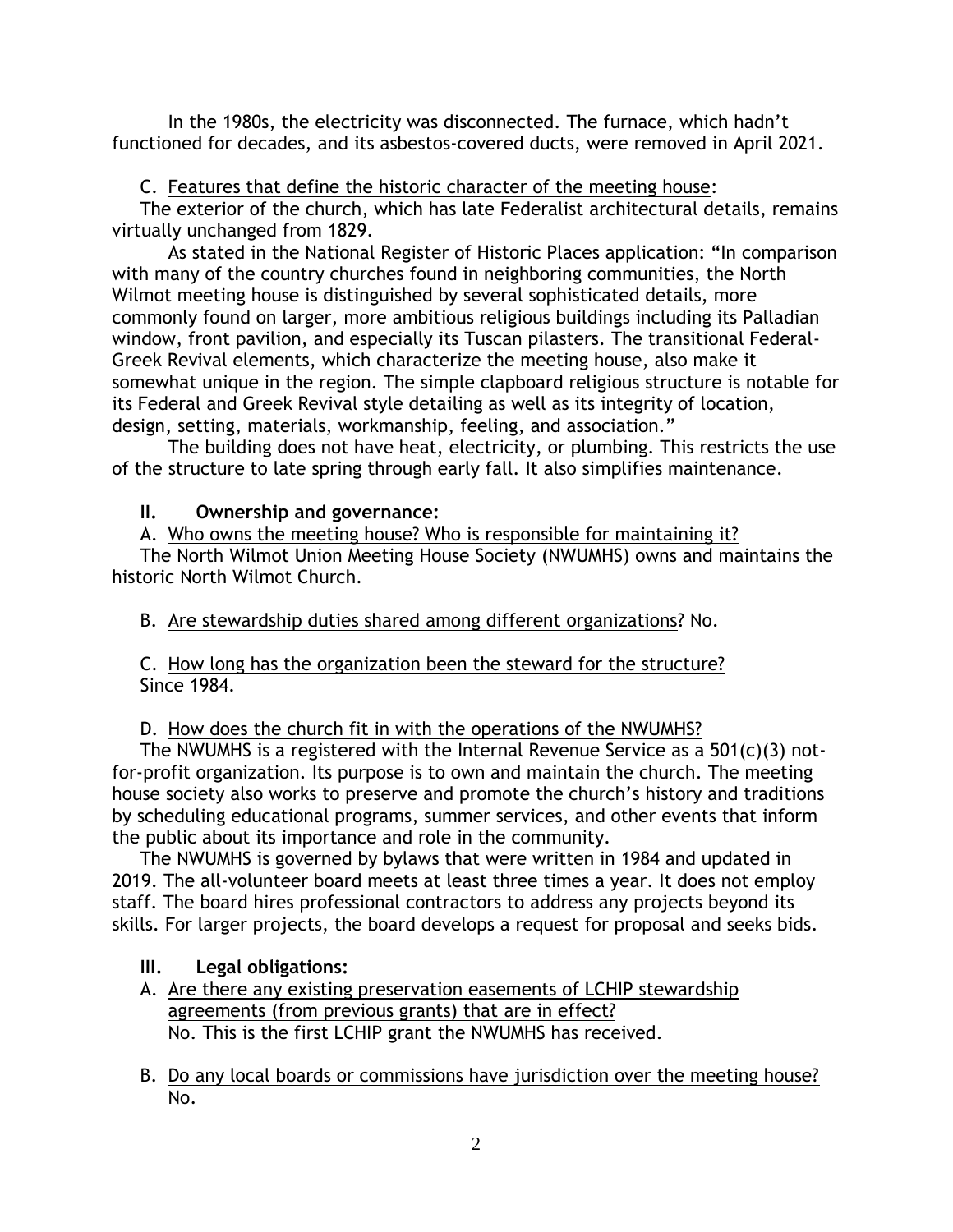C. If the NWUMHS leases the church, what legal obligation binds the organization to stay in compliance with the lease? The meeting house is not leased to an outside organization.

#### **IV. Regular monitoring & inspections:**

A. How often is the condition of the property evaluated?

In the spring the board inspects the building and develops a list of projects for the year. It also is inspected after any significant weather event.

B. Who does the monitoring & inspecting?

Members of the board review the condition of the structure. As needed, the board seeks advice from experienced contractors.

C. What documents does the NWUMHS use for the inspections?

The board uses the maintenance plan as a checklist. It also uses the Historic Building Assessment, completed in 2020, as a reference for a list of projects and how to prioritize them.

D. How are the findings recorded? Where are the records kept?

Projects are added to the maintenance plan in the spring; when completed, projects are noted in the plan. Areas that require repair are photographed and described. Photographs are taken during work and at the end of the project. An endof-year report documents projects completed in the previous 12 months. It includes photographs, description of the work, the materials used, the cost, and names of contractors.

The treasurer maintains the records of this work.

E. How do regular inspections help planning for the future?

Regular inspections ensure that the board is aware of the structure's immediate and future maintenance needs.

### **V. Regular maintenance and upkeep:**

A. How is regular maintenance & upkeep planned for, executed, and paid for? The annual budget includes a line item for maintenance. In a normal year these consist primarily of replacing broken panes of glass and touching up exterior paint.

B. Who supervises, executes, and inspects the work? To what extent does the NWUMHS use in-house staff, external contractors, and/or volunteers to get work done?

Members of the board supervise and inspect work done at the meeting house. Several board members live in 19th century houses and/or have experience with maintaining large structures. One board member assisted with the restoration of another church in Wilmot. For work beyond their ability, the board hires contractors with experience working on old and/or historic structures.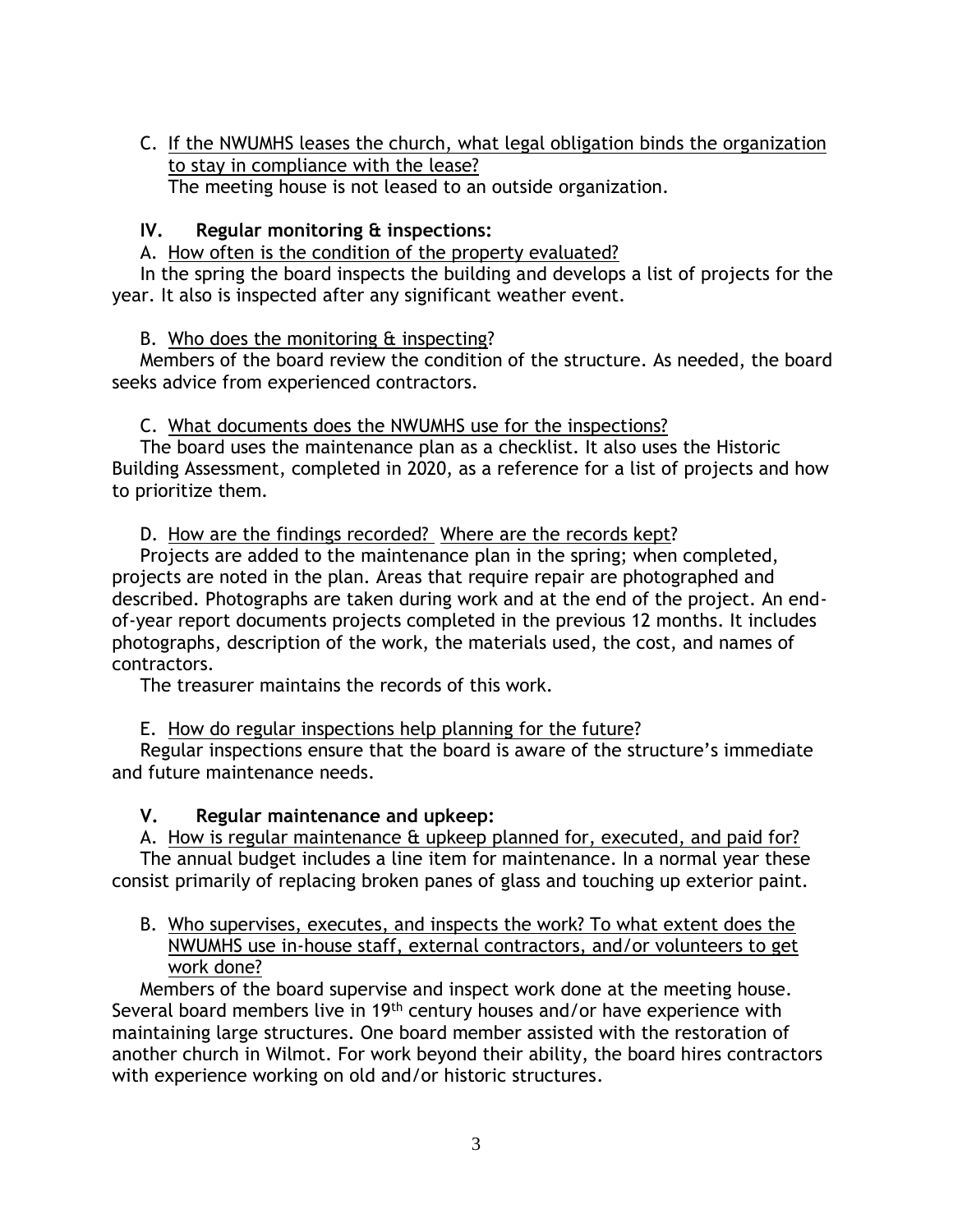## C. To what extent are people who do this work briefed about, and familiar with, best practices for historic preservation?

The board includes the U.S. Secretary of the Interior's Standards for Rehabilitation as an addendum to its requests for proposals. It requires contractors who work on the meeting house to follow these standards.

# **VI. Educating users about the need to preserve the meeting house:**

# A. Who uses the meeting house?

The board schedules ecumenical services, programs, and other events each summer. These events are promoted and advertised.

# B. Is it used by outside groups?

The meeting house is available to the public for private events such as weddings, memorial services, family reunions, and similar celebrations. Counselors and campers from Camp Wilmot, a summer camp one mile away from the church, use it for services and other gatherings during the summer.

## C. How are users informed of the significance of the meeting house and the need to preserve it?

A short history of the church is included in the bulletin distributed at summer services. Information also is available on the organization's website, northwilmotchurch.org. Background about the church and the NWUMHS also is included in every press release submitted to local publications, in an article published in the town of Wilmot's annual report, on posters displayed twice a year in the window of the Wilmot Post Office, and in a display at the church. Information about the meeting house also is included in annual appeal and thank-you letters.

### D. Does the NWUMHS have written agreements with outside users that include policies concerning the responsible use of the meeting house?

The board provides those who use the building with checklist. A board member always is on hand to open and close the building for those who use it. Any issues/questions about use that arise, are addressed at that time.

Once the interior is refurbished during Phase 2 of the work at the meeting house, the board will need formal guidelines in place for use of the building.

# **VII. Taxes or in-lieu of taxes payments**:

A. Does the NWUMHS need to pay taxes or make any in-lieu-of-taxes payments?

The town of Wilmot does not require the NWUMHS to pay property tax on the meeting house and grounds because it is a 501(c)(3) not-for-profit organization.

### **VIII. Insurance:**

- A. What type of insurance and what levels of insurance does the NWUMHS have?
- 1. The NWUMHS has \$1 million in Commercial General Liability with Church Mutual Insurance Co. of Merrill, WI.